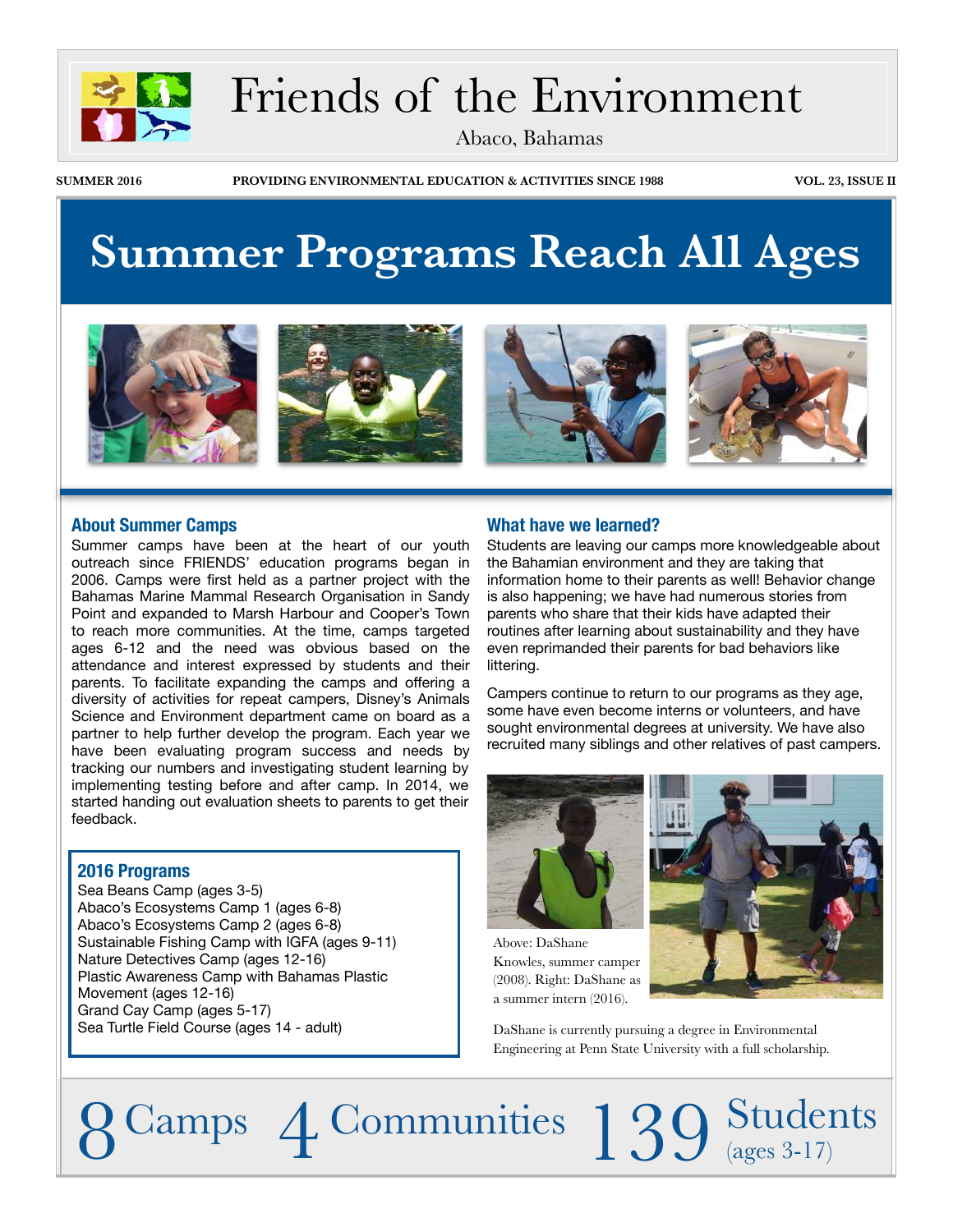### President's Letter

You are all invited! Please bring a friend!



We at FRIENDS are so pleased with our 2016 accomplishments, including attracting a cross section of scientists and groups to the Kenyon Centre. When we envisioned the role the Kenyon Centre would serve, this is exactly what we

had in mind by promoting a sustainable development program for Abaco, through scientific research and outreach. We were able to attract groups such as Lyford Cay International School and National Geographic, something we did with very little advertisement. Our goal is to build on this, ensuring that the Centre is self-sufficient and able to help support the day to day operations of FRIENDS. As we continue our education programs throughout the island, we have noticed significant strides, of our people becoming more environmental friendly, however, there is still much more work to done.

We wish to highlight the efforts of the staff at FRIENDS, who continue to produce at the highest level and for this we are most grateful. A special thank you to our donors and key stakeholders for their continued support in our efforts at FRIENDS; without you we would not be where we are today. Thank you for believing in us and as we look forward to the year 2017, together we will achieve our goals through research, education and conservation.

*Wynsome Ferguson*

## **Save the Date**

November 5th - Kayak Challenge November 17th - FRIENDS Science Fair. (Theme: Waste Mgmt.)

> November 24th - Hope Town Turtle Trot, 5K

 December 2nd - 4th - Hope Town Music Festival February 4th - HT Reef Ball February 11th - MH Reef Ball



**Follow us!**



#### **Kayak Challenge - November 5th, Pete's Pub, Little Harbour**

This event is a partnership between FRIENDS, the Abaco Cancer Society, and event participants to raise funds for the work of both organizations while supporting healthy living and promoting one of Abaco's newest national parks - The East Abaco Creeks. The kayak challenge will begin and end at Little Harbour. There will be a fun party at Pete's Pub including music, food, and cold beverages!

**Abaco Science Fair - November 17th, New Vision Ministries, Marsh Harbour** This year's theme is "Challenges and Solutions for Waste Management in The Bahamas". All Abaco schools are invited to participate and the general public are welcome to attend (10am - 2pm).

**Turtle Trot - November 24th (Thanksgiving Day), Hope Town Harbour Lodge** The best way to work up an appetite for your Thanksgiving meal! Join us for a 5k fun run/walk through Hope Town and North End all in support of marine environment education and awareness!

#### **Third Annual Hope Town Music Festival - December 2nd - 4th**

The Combustion Music Hope Town Music Festival is a memorable three-day-long celebration of music and giving back to Abaco. Venues include: Hope Town Harbour Lodge, Harbour's Edge, Abaco Inn and Hope Town Inn and Marina.

**National Geographic Blue Hole Mapping Expedition - December 8 - 16th** An international team of explorers, scientists, and educators will be studying the underground passages in the newly protected South Abaco Blue Holes! You have the opportunity to be involved and learn more during a site visit. Contact us for more details!

**Please use the enclosed envelope or visit our website and make sure you are a member for 2017! Your support helps make all of our** 

**exciting programs possible!**

## FRIENDS Thanks Friends

**Lionfish Derby,** Marsh Harbour Exporters and Importers, Bahamas Marine Exporters Association, The Layman Lab (NCSU), Green Turtle Club & Marina, Brendal's Dive Center, Abaco Tourist Office,The Department of Marine Resources, Bobbie Lindsay, Chris Burdett, Ryley Parent, Shane Gross Photography, Lad Akins/REEF, James Boyce, Jim Richard **Advertising and Awareness,** Coastal Angler Magazine, The Abaconian, Abaco Cruiser's Net, Conch Salad TV, Steve Dodge and Cruising Guide to Abaco, The Abaco Scientist blog, Abaco Life.

**Rockin' with FRIENDS,** Doug's Place, Sail The Abaco's, The Bluff House, Pete's Pub, Abaco Hardware, Jimmy's Liquor Store, Jacob Adams Rum, Wine Down Sip Sip, Wally's, Bob Gascoigne, Celia Rogers, AID, Steve Marinak, Shane Cash, Justin & Journey Higgs, The Aberle Family, HT Youths, Donnella Rolle, Chris & Jessica Farren, Patrick Stewart, Rob Sands, Christopher Lightbourn, Firefly Sunset Resort, Elizabeth Covington

**Summer Camp & Field Courses,** Disney's Animals Science and Environment, International Game Fish Association, Mark DeAngelis, Paul Pinder, Sara Green, Nancy Albury and Adrianna McPhee (AMMC), Stephanie Buhler, Elisabeth Frasch, Beth Whitman, Ryley Parent, Laura Thornton, Liberty Boyd, Tace Sutherland, Aine Collins, Jody Albury, Maximillian Theo, Ebany Hanna, Zoya Thompson, James Boyce, Grand Cay All Age School, Maxine Cephas, Jan Russell, Amy Roberts Primary, Stephanie Sawyer, Rental Wheels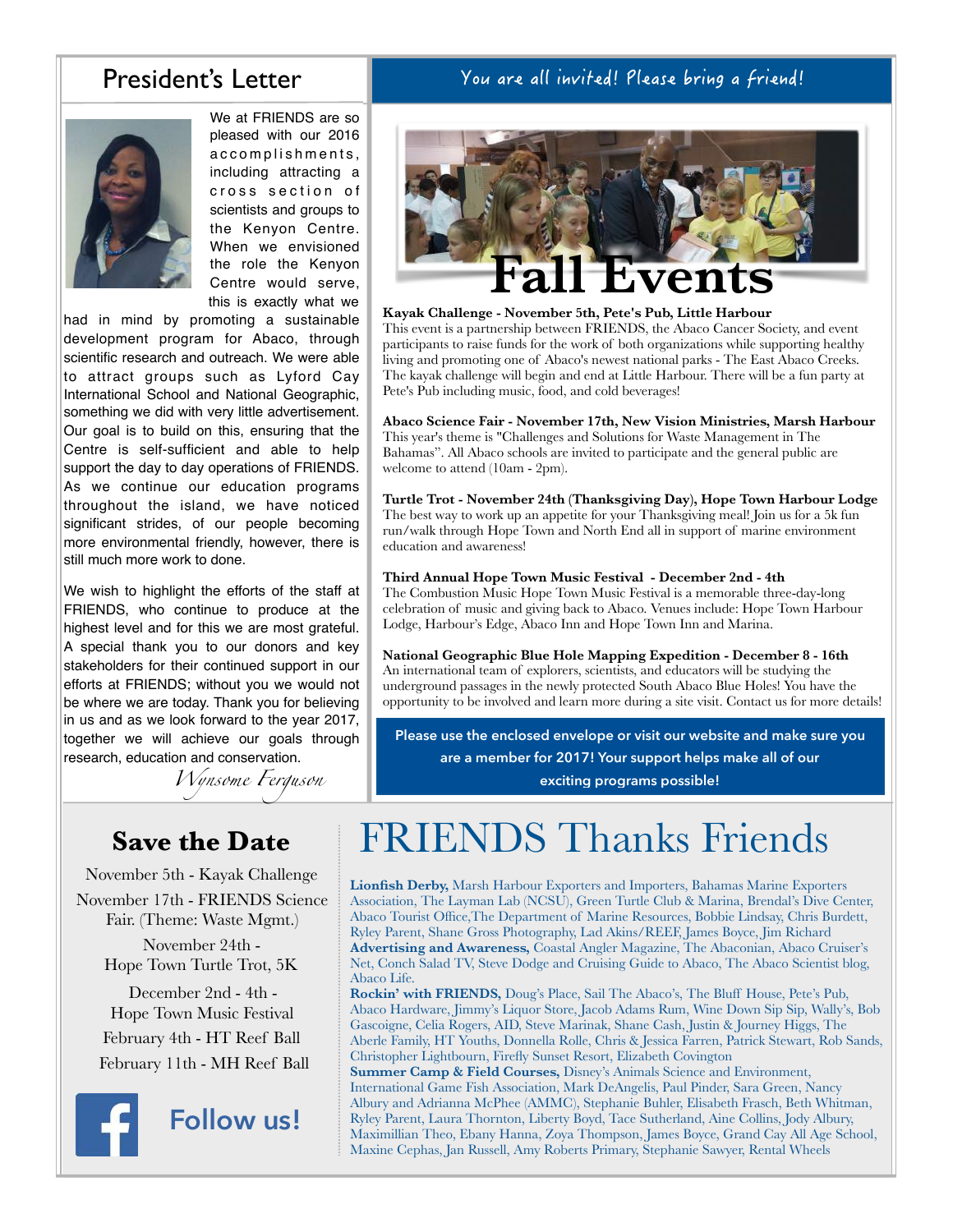## Kenyon Centre News and Updates



## To Date: 33+ Groups & Institutions, 20+ Research topics, 404+ tour visitors

### Spring & Summer Highlights:

- \* You donated for new solar panels at this year's Reef Balls, and they have been installed! We now have 94 panels.
- \* Clothes lines and a gas grill have been added for guests.
- \* We started the edible garden, and have now begun a landscape plan to phase development of the entire grounds.
- \* We are recycling aluminum cans and plastics at our site in partnership with Cans for Kids.
- \* We hosted our first group of primary school students from Nassau and the first class of students from College of The Bahamas!
- \* Researchers staying at the centre this summer partnered with FRIENDS on outreach and education activities.

*We were really impressed by the great accommodations of this field station. The station was sustainably built and had all the modern amenities we could wish for. The field lab was large and equipped with microscopes and plenty of counter space. We were equally impressed by the staff and their outreach efforts. - Kristin Winchell, UMass Boston*



*I just wanted to thank you for all that you did, the trip was wonderful and a great learning experience for the kids and adults - I have had lots of positive feedback from parents as their kids came back talking about everything they had done. - Denize Markham, Lyford Cay International School (at left)*

### BESS Partnership



The Bahamas Environment Steward Scholars (BESS) Program is a partnership between BREEF and The Island School. It facilitates the participation of

Bahamian students in education and research at Island School and pairs that with an internship experience in The Bahamas. As a partner of the BESS program FRIENDS has been lucky to host two student interns already. This fall, we are hosting another. Both Christian and Donovan have been participants in our school and summer programs so we are especially happy to include them in our intern family! Christian is now attending his

first year of college at Wingate University, NC. Christian's elder brother Chamon was our first BESS intern.



*Frank Kenyon Centre Vision: To support the work of FRIENDS by facilitating scientific research and outreach, and promoting sustainable development in Abaco, Bahamas.*